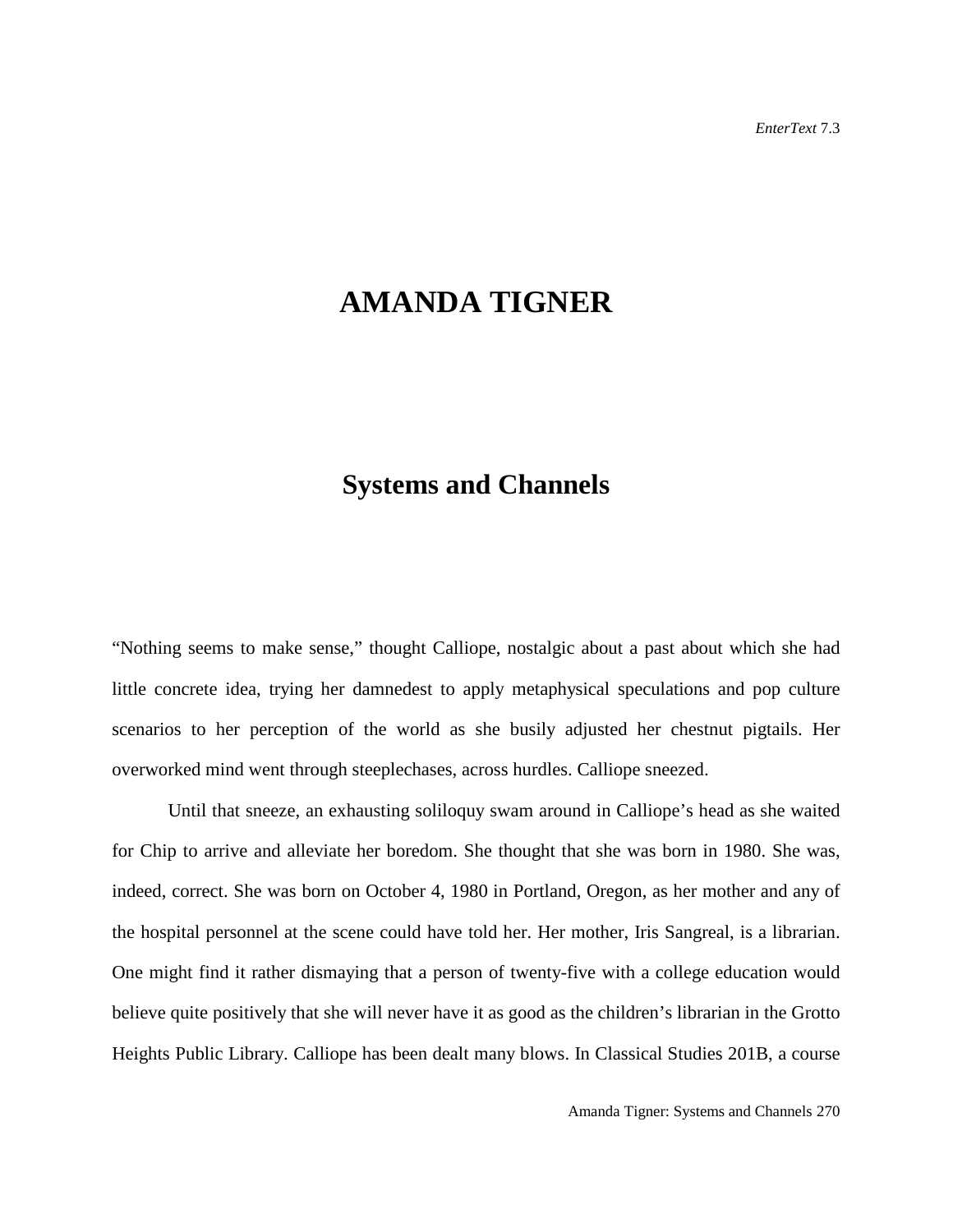that she took in her sophomore year of college, the spring semester, she learned that Calliope was the Greek muse of epic poetry. Thrilled, she praised her mother for giving her such a name, only to find out that Calliope had been the name of Miss Lila Devereaux's dog. Lila was an old maid, now living in a nursing home, utterly alone. But apparently, Calliope's grandfather had found her dog to be a rather remarkable animal, and Iris had, in a supreme act of filial piety, named her only child Calliope to immortalize the relationship between man and beast. At the time, Calliope had found this explanation anti-climactic at best.

"Hey you," uttered Chip, momentarily putting Calliope at ease upon entering her apartment. "'Eurotrash Baby' was just on the radio; you missed it." To Calliope, this did not seem like a great deprivation. "You're not still on about the Pope dying, are you?" He hoped that she was not.

"If Gertrude Stein were alive today, would she be considered Eurotrash?" It was a fair question, Calliope thought.

"Uh, let's watch some tv. There's an old movie, from 1947, called *Morning Becomes Electra*."

"With or without a *U*? Morning as in a.m., or mourning as in grieving the dead?"

"No *U*." Actually, there was a *U*, but Chip lied, sensing that the presence of a *U* would have further complicated his afternoon.

"Okay then, let's watch it." Momentarily taken aback, Calliope wondered why she should even care whether or not there was a *U*. "Do you think that my Grandpa would have cared whether or not there was a *U*?" She asked this question in a shrew-like, pleading voice. She instinctively thought that her grandfather would not have cared, but she sought verification.

"How about some ice cream?" Chip said, trying to add some levity. "Mint chocolate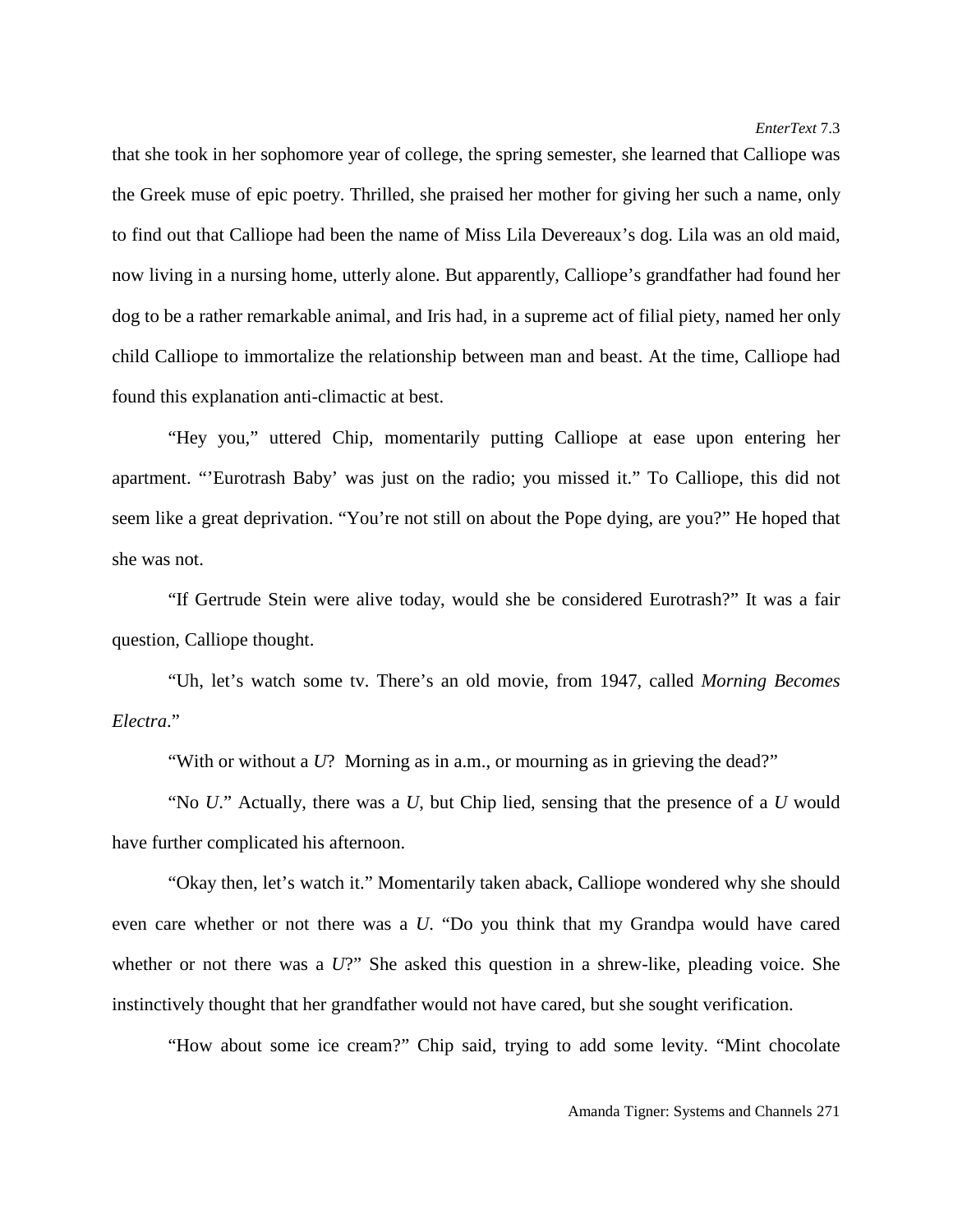chip." But the levity was going out of him as well. "The weather man says that a system is coming down from the Aleutians. It's supposed to bring something in."

"Like what?"

"I don't know, Alaskan pollen or something."

The "or something" was strangely troublesome to Chip. After the ice cream, they decided not to watch the movie, in spite of the fact that its title was lacking a *U*. They were about to plan their next course of action when the phone beckoned. It was Iris. She had found a trunk that had belonged to Calliope's Grandpa Jay, who had died exactly eighteen months, four days, and thirtytwo minutes ago, though Iris, undoubtedly, could not have recited such detailed data. Jay left all of his personal effects to Calliope, his only granddaughter, and it was therefore hers to claim. Calliope and Chip set out immediately after Mrs. Sangreal.

"I don't know how the world will end, but Emperor Kumquat will save us all." Chip and Calliope sang along to the radio as they drove down Roxanne Street. Calliope was very musical. The song finished, and just as they pulled into the driveway, a weather bulletin came on, reiterating the fact that a system was coming. They were both happy to get out of the car.

They had not been in the attic long, trying to unmoor what turned out to be a massive black suitcase from its jetty of Sangreal family detritus, when Chip burst out with a question. "Mrs. Sangreal," he asked in a slightly timid manner not in keeping with his personality, "does a system, a weather system, bring anything in when it arrives?"

"Oh, well, airborne particulates, most likely." She did not share his concern.

"How does a woman who thinks that a smart bomb will be detonated any day now not bat an eyelash at a system with airborne particulates?"

He whispered this question to Calliope, but Iris, who had excellent ears, heard him,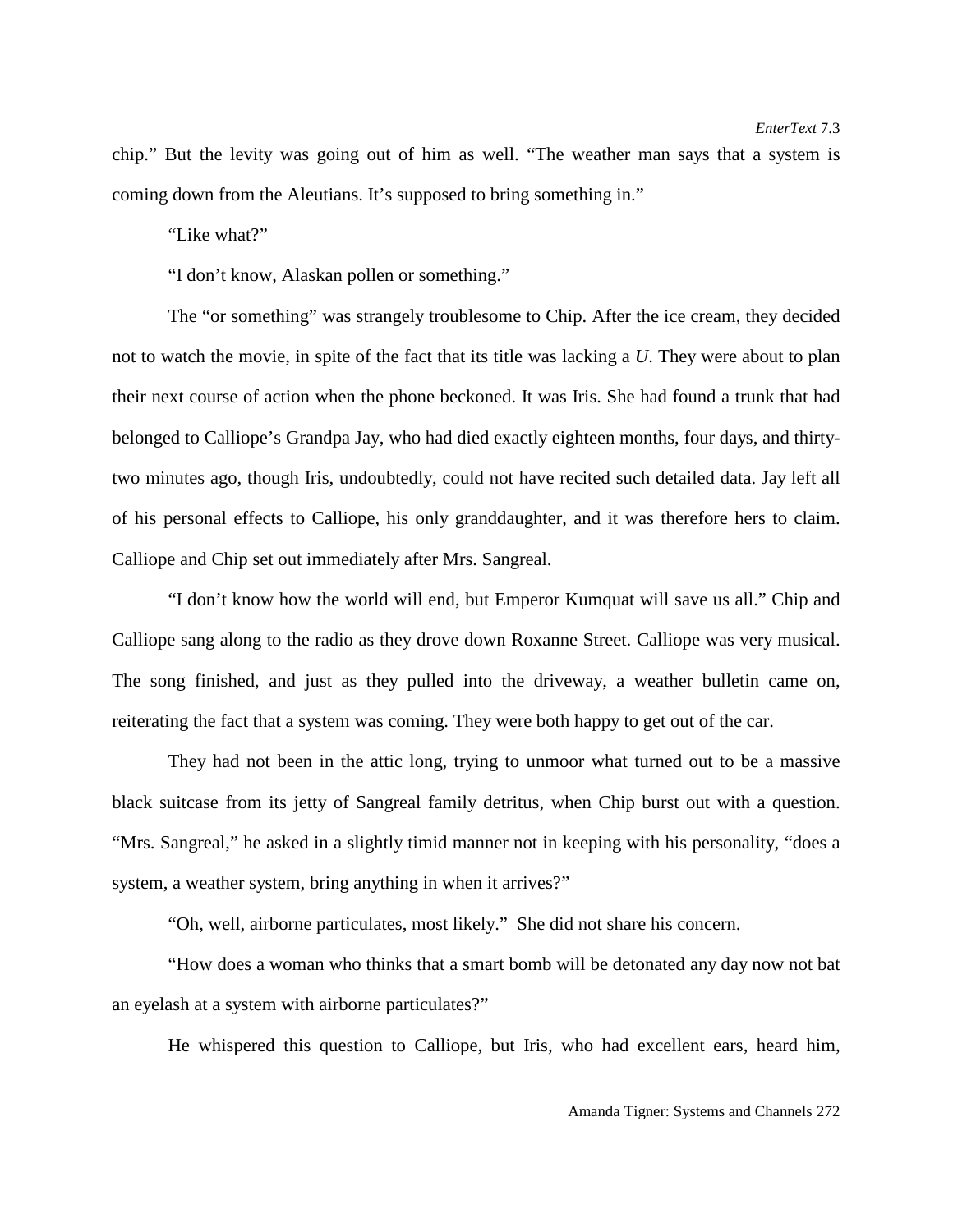replying, "The weather man would tell us if the system were dangerous, now wouldn't he?" This reply did not instill great confidence.

The old, rusted lock on the suitcase seemed an impenetrable barrier, so Chip and Calliope took the thing from the Sangreal house to his friend Bone's house. Bone had an excellent tool kit and had often repaired Chip's car. Surely, Bone could open the black suitcase.

By six that evening, Chip and Calliope were sprawled on Calliope's bed, the suitcase, effortlessly unlocked by Bone, balancing precariously on her footboard, as she and Chip rummaged through the contents—photographs of Jay as a young man with various young women, pink ticket stubs, a varsity letter, a pencil. It seemed that the weather system was not coming after all. At the bottom of the pile, something caught Calliope's attention. It appeared to be some kind of report, written by a man called Harry O'Rourke, Esq. Chip and Calliope read it together.

Harry O'Rourke, Esq.

The All-Seeing Eye 155 High Street. San Francisco, CA October 1, 1956

Notes on Client #1203

Fern looks at Jay pensively, her eyes going right through to the back of his brown easy chair. Jay watches baseball on their new television set. Fern goes to bed early, feeling hurt and angry. Jay has a faint sense that she is in one of *those* moods again, but thinks about it only a little. He has another beer and falls asleep in the chair. Fern wakes at 5:45 a.m. the next day, Wednesday, August 21, 1956. Jay never wakes up at 5:45 a.m. Fern is still churning inside, nervous. She feels that something funny is going on.

Jay is an aerospace engineer in San Francisco, California. He grew up in Detroit, never

Amanda Tigner: Systems and Channels 273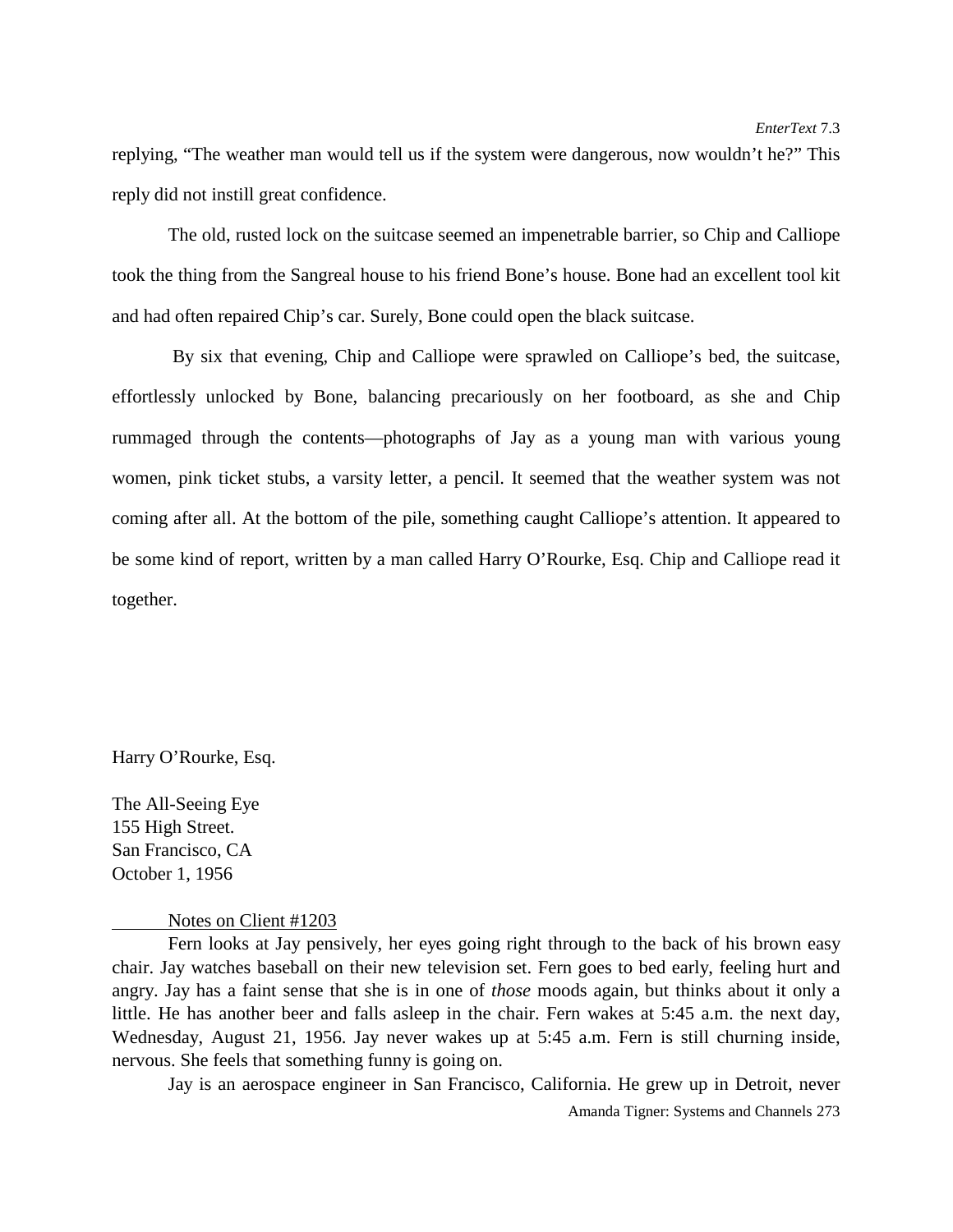fought in World War II as he turned eighteen in 1947, and spent the rest of the '40s camping and sometimes at college. During the Korean War, he distinguished himself through his service in Tallahassee, Florida. While President Eisenhower was on a side trip after golfing in Georgia, a man in a black trench coat (Jay was not sure if he was military or not) offered Jay a post in the Secret Service at the White House. Jay declined after three hours of discussions with this man and went into aerospace design.

Fern grew up in a large, religious family just outside Detroit. Before she had the baby, she was very beautiful. She is still quite attractive. Jay met her on his stopover at home between the war and California and married her exactly 22 days later. Fern calls her sister-in-law (her brother's wife) and tells her whenever the baby has diarrhea. She watches television. She tells both Jay and her sister-in-law about her own aches and pains. She watches television. She can work wonders with Jell-O. She is four years older than Jay. Jay assumes that she was a virgin when they married, though they never discussed it. Jay is correct in his assumption. Fern is convinced that Jay had many lovers before they married, though they never discussed this either. She is also correct. In fact, Jay lost his virginity in 1944. He had a steady girlfriend through high school. He would have married her, but she was killed. After her, he had one night stands with many girls, often while camping with friends. He had sexual relations with many of his female pals, including Vi (which is short for Viola, not Violet), Betty, and Lena. Fern does not know any of these details. She never asked. Had she asked, he probably would not have told her anyway. There is a black suitcase in the basement.

On Friday the 23rd, Jay stays out late. He first calls home to tell Fern that he will be out late. He tells her not to wait up. So, she waits up. She wrings her hands and paces the floor. He comes in around midnight. "Who is she?" Fern asks. "What?" Jay is bleary-eyed from the martinis and stumbles into the ottoman. He is very annoyed. "There's another woman," she states matter-of-factly. "There is no other woman, now shut up and go to bed," he bellows. She does not cry and does as instructed. She goes to bed, but does not sleep. Jay knows that she is not sleeping. This bothers him, but he does not get up out of his chair. He falls asleep. The following Thursday evening, Jay stays out late again. This time, like the last time, he went out with three of his co-workers to have drinks, unwind, and talk about their designs for the nose cone of a new type of jet contracted by the government.

On Friday at 6:34 a.m., *another* car drives slowly by Jay and Fern's house and takes three quick photographs. The car is a black Ford. It is obviously them. Both cars come back and take more photographs Friday after dark. Both parties understand each other by this point. Neither party is in each other's way, *per se*. It seems ironic that Jay and Fern do not understand each other, and yet have inferred so much correct information about each other. For dinner this evening, Fern has made a beautiful green bean casserole, an exquisite Jell-O mold, and hot dogs. "Who is the other woman?," she asks herself. She has no idea how the meal materialized. She does not remember cooking it. Jay enjoys the meal, but is annoyed by Fern's mood.

There is no other woman. One woman is included among the three co-workers with whom Jay often goes out, Lila Devereaux, but Jay believes (correctly) that she is a lesbian. Lila claims to live with her sister and has told Jay that she and her sister go to the Flapping Flamingo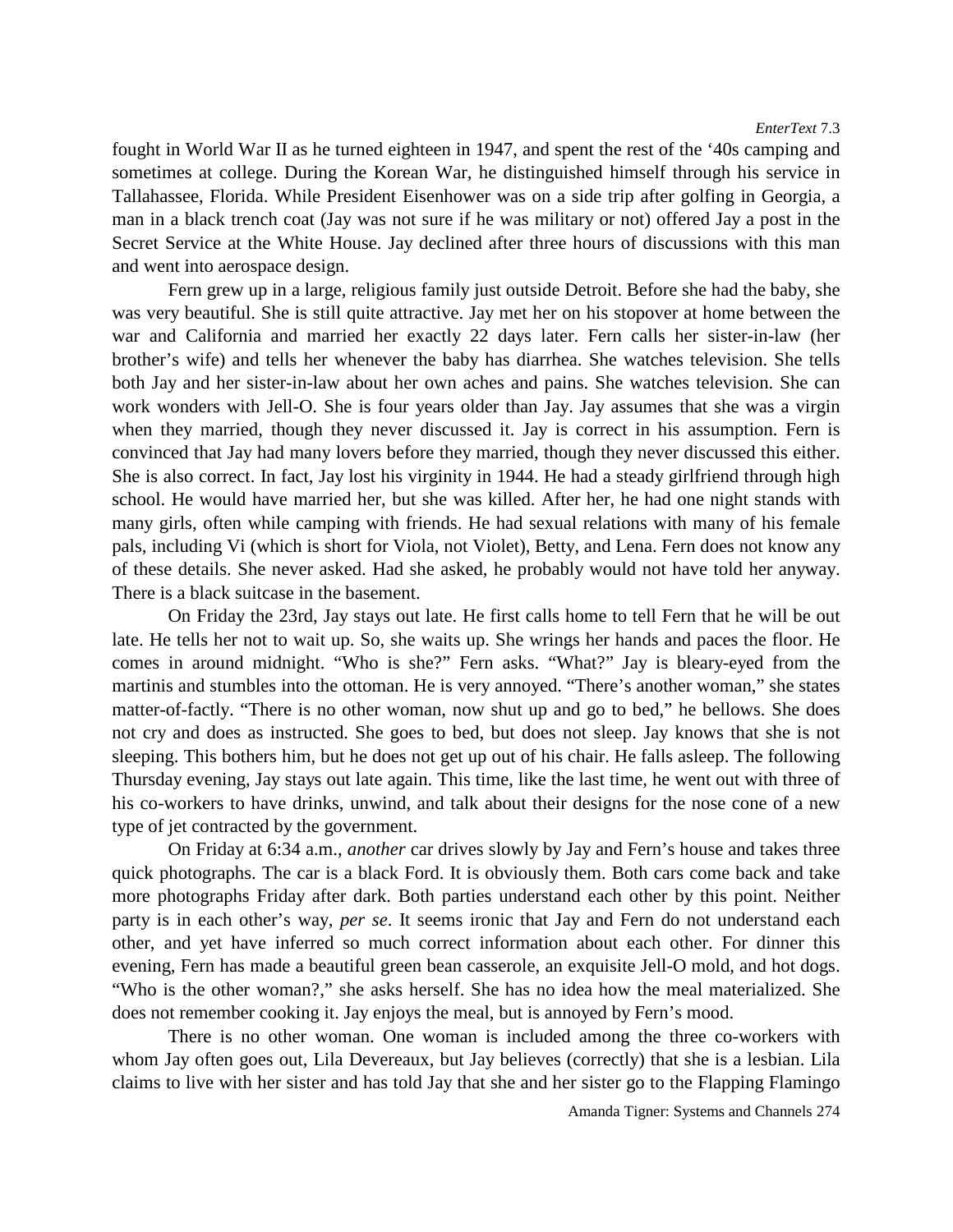Club together frequently. He does not bother to explain this to Fern. It does not seem like the sort of thing that she would understand, much less believe. She might not even believe that lesbianism really exists; he is not sure. He would never ask. Fern doesn't know her husband. She only knows that he is attractive and easily bored, and for her, that is more than enough to cause a permanent state of alarm. "If only he were ugly," she must think. "If only he were my father." Fern hears a noise, then another. It is September 28.

Jay is in the shower. When he got home, his trousers were very muddy from a site visit. He flopped his briefcase onto the kitchen table on the way to the shower. It came open. In the past, Fern has always been very good about not going through his belongings, but the man with the binoculars in our car notices that Fern has begun going through his briefcase. Inside, she found several documents relating to the nose cone, sketches on cocktail napkins, half a sandwich from Pete's deli, Lila's business card, and a photo of a girl. A girl. Fern became incredibly agitated. She called Lila's number, but hung up before there was an answer. The girl in the photograph was much too young to be an aerospace designer anyway. Jay had obviously been with Lila since they were teenagers, or so Fern thought. She probably did not understand why they had never married. Fern put the contents of the briefcase back, including the business card.

Even from here, one can tell that she has become very sweaty. It is a good thing that she has never noticed the black suitcase in the basement. Fern says nothing. Her heart is obviously racing. She cannot hold her hands still as she and Jay watch baseball. It is 11:05 p.m. The people on behalf of Fern get out of their car and come up to our car. We have a frank discussion in the hydrangea bush, as we both know what is going on, and have the best interests of both parties at heart. But then Squinty notices that something is up. Instead of going to bed, Fern has gone to the bathroom. This, in itself, is not surprising as she goes to the bathroom an average of 7.5 times per day according to a man in the other car. However, Squinty notes that she has been in there a long time, that he cannot see what she is doing. Jay gets up. Something is definitely up. Someone from the other car calls 9-1-1. The cars must leave and only two of us are left in the hydrangea bushes. The ambulance arrives. Fern has slit her wrists. She never mentioned the business card or the photo to Jay. She will probably live, thanks to us.

There was no other woman. The car comes, and I follow Jay to the hospital. He is in the waiting room. I tell him that she went through his briefcase and found Lila's business card and Jane's photo. "Maybe Jane's ghost was jealous," Jay sputters. I don't believe in ghosts. There is a long pause. "You know, Jay, this sort of thing never happens to people who are no good with secrets...." He does not respond. "So, who won the pennant?" I ask Jay. End.

"I am named after a lesbian's dog," Calliope said, unnecessarily loudly.

Chip was frantic, trying to make sense of the contents of the report. "Yeah, and your grandmother was a nut, a real paranoid, and tried to commit suicide. And your grandfather was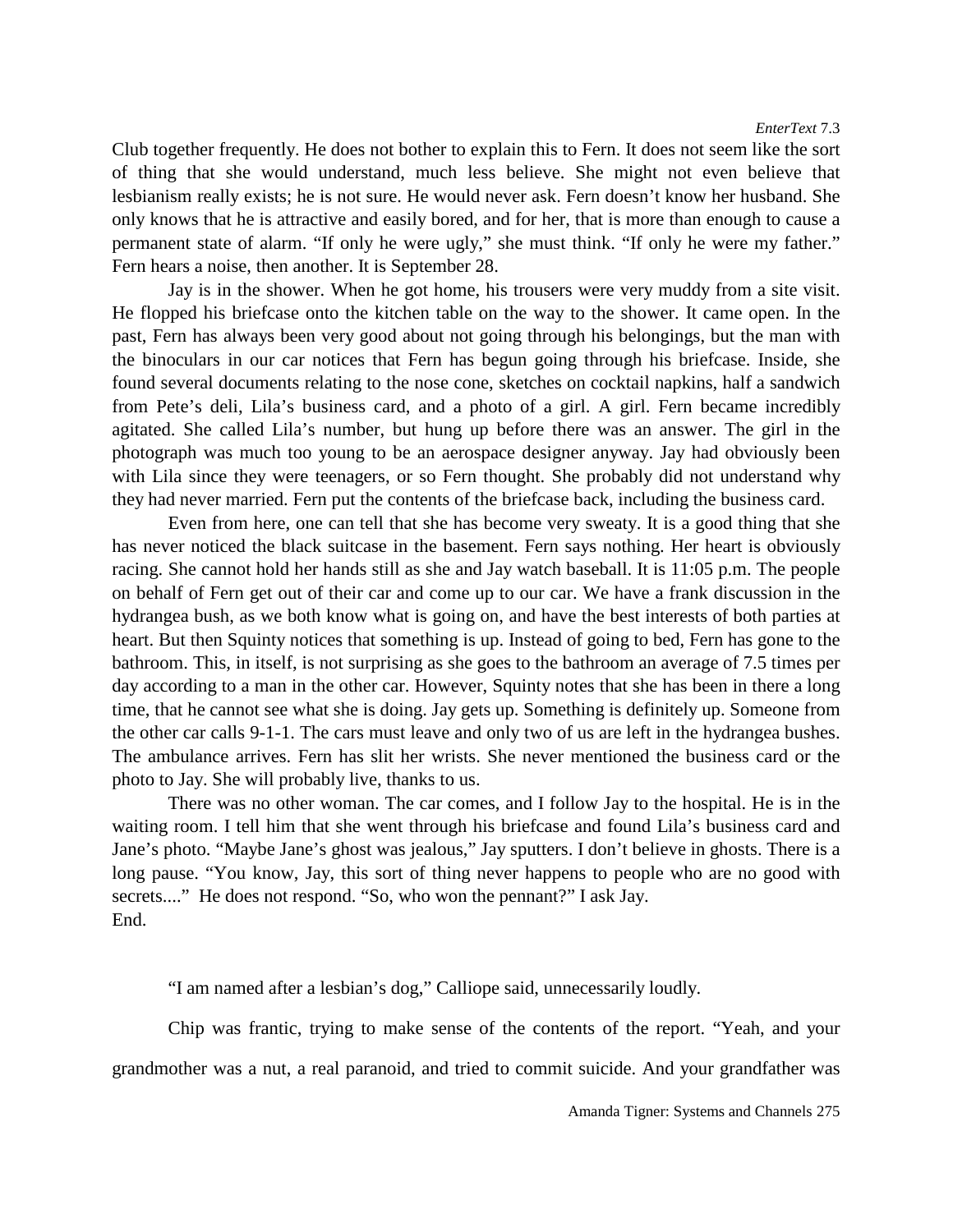involved in some weird surveillance of her with a detective. There were sets of detectives! Real '50s gumshoes. Some shit like that. Is this suitcase right here the same one in the report. Has to be. Calliope, good lord, what's this about? Aren't you floored? Don't you care?" He was transforming before Calliope's eyes.

"You're disappointed that the report made no mention of how the detectives repelled an Alaskan weather system, aren't you?" He was. There was a long period of silence, fifteen minutes of silence. A ridiculous amount of time, given the pace of modern life. The words "between your sighs" emanated from the radio. Chip had misheard, hearing "thighs" instead. Clearly, they were at an impasse: Calliope, interested in the paranoia stemming from the lack of communication in her ancestors' intimate relationship, and Chip, engulfed in a two-front war between his anxiety over the approaching weather system and his primal need to take stock of the mysteries in Sangreal's suitcase. But they are master communicators. They were both born in the year in which Reagan was elected the first time, though it had still been the Carter administration.

"Look, why don't we drive down to California tonight? I want to talk to Mrs. Devereaux —it seems like maybe she and Grandpa loved each other the way that you and I do—and we'll probably miss the bulk of the effects of this system so far to the south." It was agreed upon instantly. They reassembled the contents of the suitcase, inserted it into the trunk of his car with perhaps less decorum than was called for, and drove off into the night.

Lila Devereaux lived in a nursing home in San Francisco. The following day, Chip and Calliope entered the parking lot of the home, awed by the large sign, looking like something out of a set for Carmen. It read, "System of Bay Area Elder Care Facilities. Park in rear." They made their way inside. Mice in a maze, they wove their way through the foul stench of the end of life in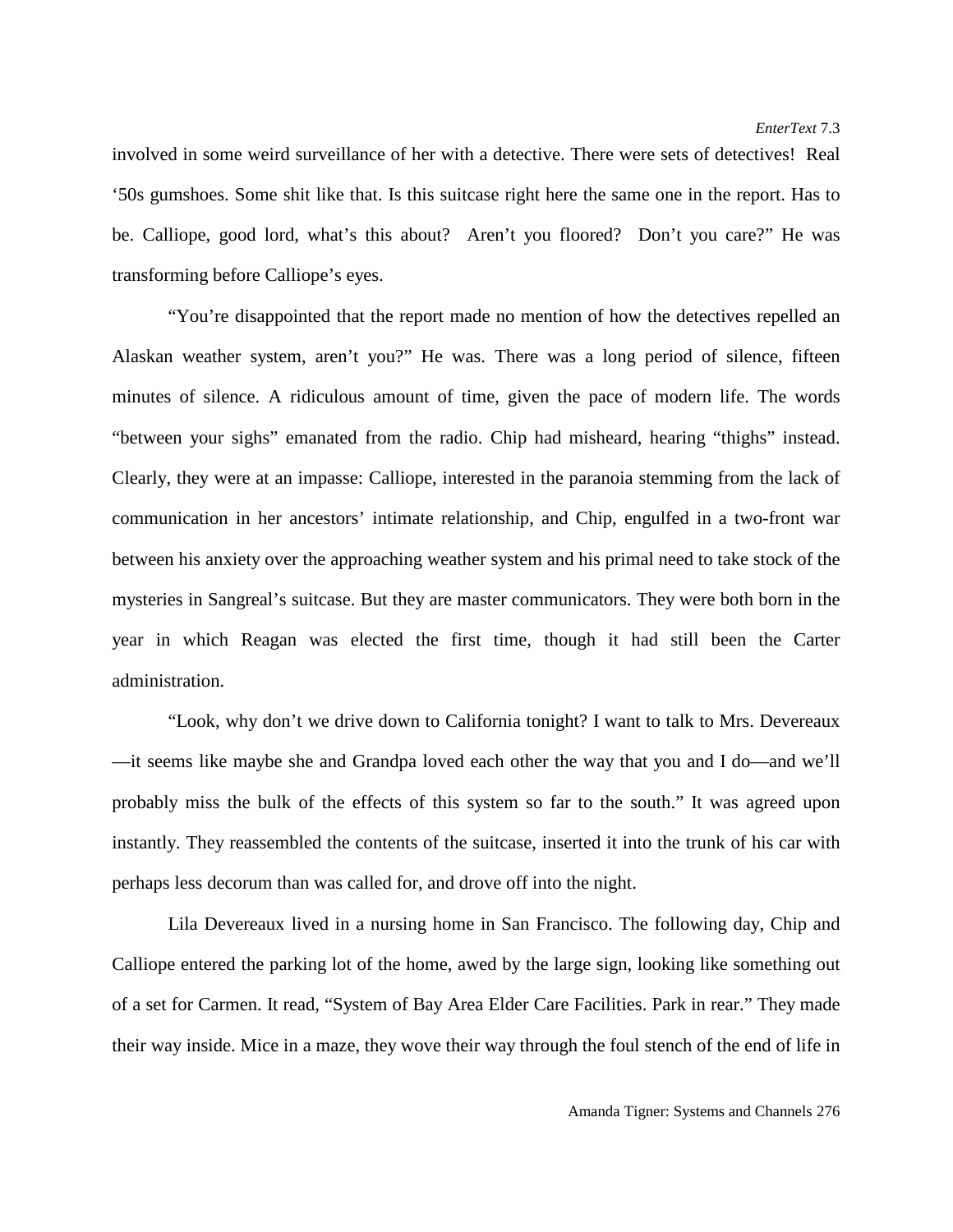twenty-first century America. Lila's room was, in retrospect, fairly easy to find.

"There's a Miss Sangreal and her friend here to see you, Lila," said the nurse, an object in space, overfed and seemingly immovable.

"Sangreal? I should have gone looking for her," Lila quipped. But that was the last that she said of any significance. Chip and Calliope pelted her with a gentle barrage of questions on topics ranging from the breed of her dog to her thoughts on ideal love to her knowledge of weather patterns to her view of television. She merely murmured, "Can't live forever, can't live forever." While her advice had, for both Calliope and Chip, the stamp of truth upon it, it did not seem to answer any of their questions. Chip persisted with his questions, but Lila's voice grew hoarse, and finally, she gave up her mantra, and just sat there and rocked gently. They would try again the next day.

The rains came the following day. Ordinary rain. Rain like they had seen a hundred times. Was this the system foretold to them by the weather man? Calliope, wearing a Care Bears t-shirt and with her hair in pig tails, seemed a long, slender child, five feet and eight inches of a four year old. Chip was bothered by the rain. It might as well have been the poison anthrax breath of a komodo dragon, liquid seepage from a biohazard container, or some other natural or constructed biological evil. He would not go to the nursing home that day.

"It's an ordinary enough suitcase. It has handles," Calliope stated matter-of-factly, jolting Chip out of his rain, komodo dragon and anthrax induced malaise. "Yeah, it's a suitcase all right. Handles and everything. Black, capacious, dusty suitcase." Not impressed by this revelation about the ordinary black, capacious Sangreal suitcase, Chip went out of the room into the wide world of their hotel, Hotel Libra, in search of something, something to numb his awareness of the rain, sex or alcohol. Anything but rain. Calliope Sangreal was not what he was looking for. So,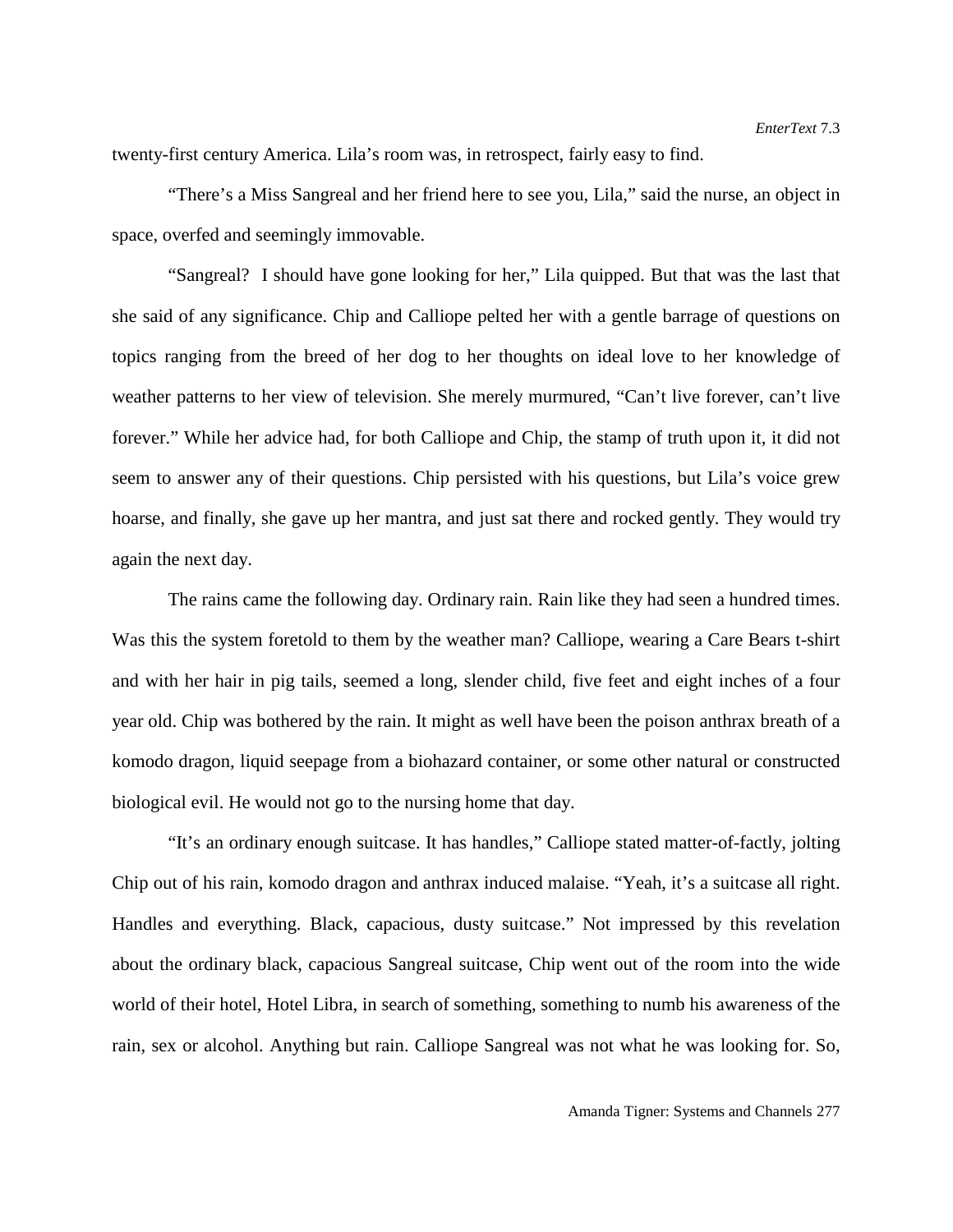though the tempest strummed along, Calliope went forth, alone, to ask Lila Devereaux. To ask what? She hardly knew. She had once read that Jimmy Carter is particularly distressed at the sight of roadkill, especially of aquatic animals, muskrats, turtles, and the like, and this, to Calliope in the state that she was in, seemed an excellent place to start the new day's line of interrogation.

Upon arrival at Lila's room, however, a momentary and unexpected wave of something akin to common sense washed over Calliope like a breaker, causing her to ask, in a straightforward manner, "Mrs. Devereaux, could you tell me about your relationship with my Grandpa Jay, and why I was named after your dog? What happened between you, if anything? How did things like that happen for your generation?" Calliope did not speak the name of Jimmy Carter, sensing that it would only complicate matters unnecessarily.

"We weren't intimate, if that's what you're asking. I didn't go that way."

An answer! She could not drink from the cup of optimism, but Calliope felt that she had at last pressed her ruby lips to the cup of knowledge. A source, a fountain was left in this woman who would soon turn to stardust, thought Calliope. "How curious."

"What were you then? Co-workers, I know, engineers, but what else?"

"You're wearing pink, and that surprises me. Some of the strangest things in this world are pink." As she said this, Calliope wondered if perhaps the nurse who looked like some sort of creature of the Nile had made Lila's pills stronger. "And what's more," Lila continued, "is that Calliope's mother helped fight the Fascists in the Spanish Civil War. She was an ambulance dog."

"That's amazing," Calliope said reverently, softly. "I can't imagine what those times might have been like, when there was a real enemy, when there was unity, dogs and people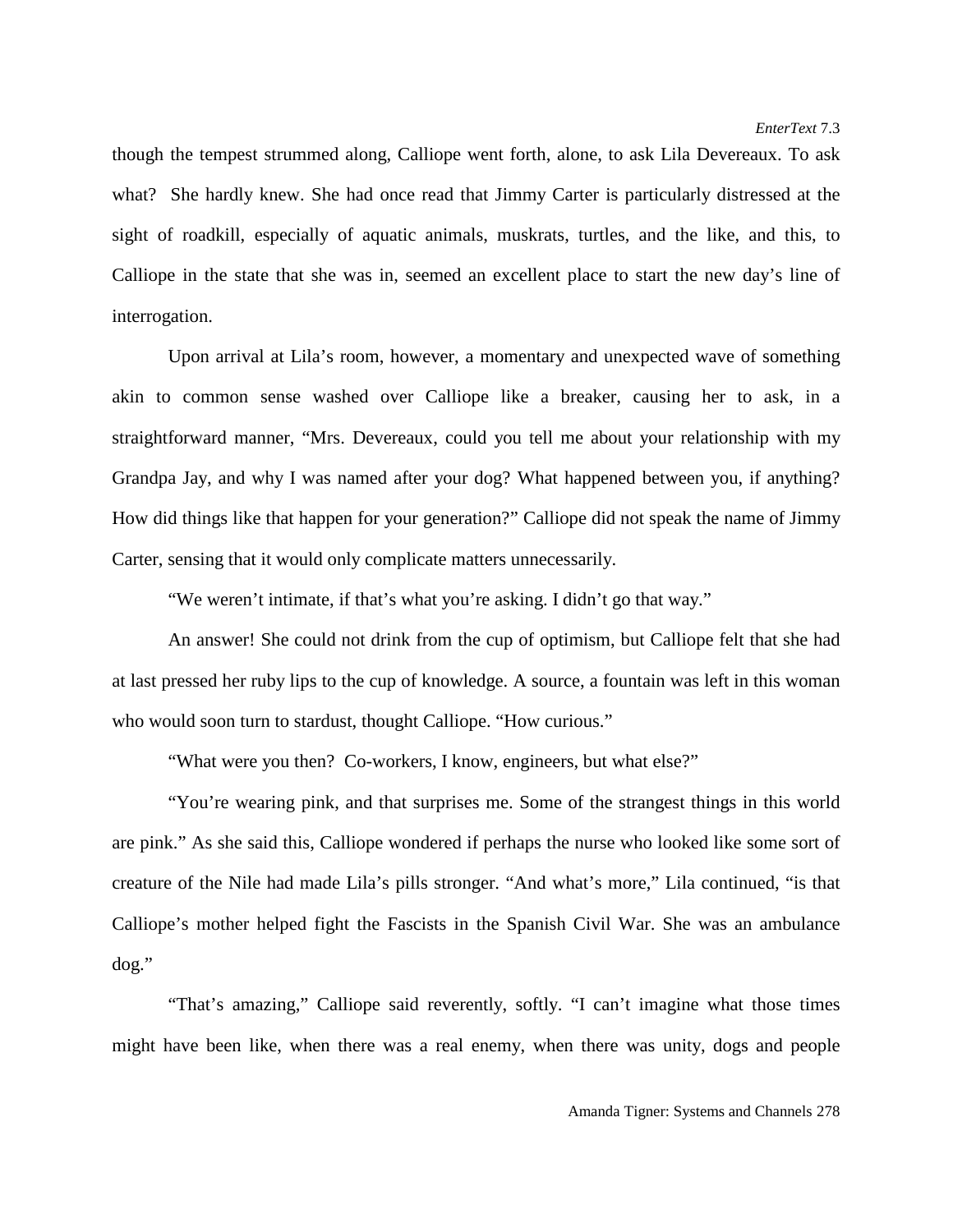united against Fascism in Europe."

"The Fascists hated pink. The Flapping Flamingo Club was pink. Pink barstools, pink women, pink drinks, pink jazz. They still hate it. They're still with us...." Calliope interrupted, interjected, "Oh yes, I've heard about these neo-Nazi teenagers, what losers, nothing like us kids, like us indie kids."

"I'm not talking about teenagers," Lila replied, almost scolding Calliope. "They're harmless, mostly. No, I'm talking about people of my generation. We were all so paranoid, told in five hundred ways to be afraid of the Pinkos, that the Pinkos were coming, worse still, that they were among us. We forgot the Browns." This saddened Calliope. She had hoped that their generation had been so vigilant, so unerring. Everyone erred. This hit her with all the force of the letter *U*, komodo dragon breath, pink ponytail holders with glitter interwoven, and summer rain. "Mourning Becomes Electra," mumbled Calliope, not having the faintest idea what that meant, or even what the movie had been about on a literal level.

There was still work to be done in the sickening room, fouled by aromas of overcooked squash, human fecal matter, and Windex. It was no place for a Care Bear, no place at all, but these were desperate times. "Were you ever party to a frank discussion in a hydrangea bush?" Calliope began, unsure in what order to investigate the contents of the report, unable to develop a system capable of ordering things based upon their relative importance, or assigning priorities. Her question elicited no response. She tried others.

Chip was watching *Rumbly Friends* on tv when Calliope entered their room at Hotel Libra. "Stop pulling my tail," one Rumbly said to another. Chip was naked, letting the glowing light of the Rumbly-filled television bathe him in pink and green and blue glory. He smelled like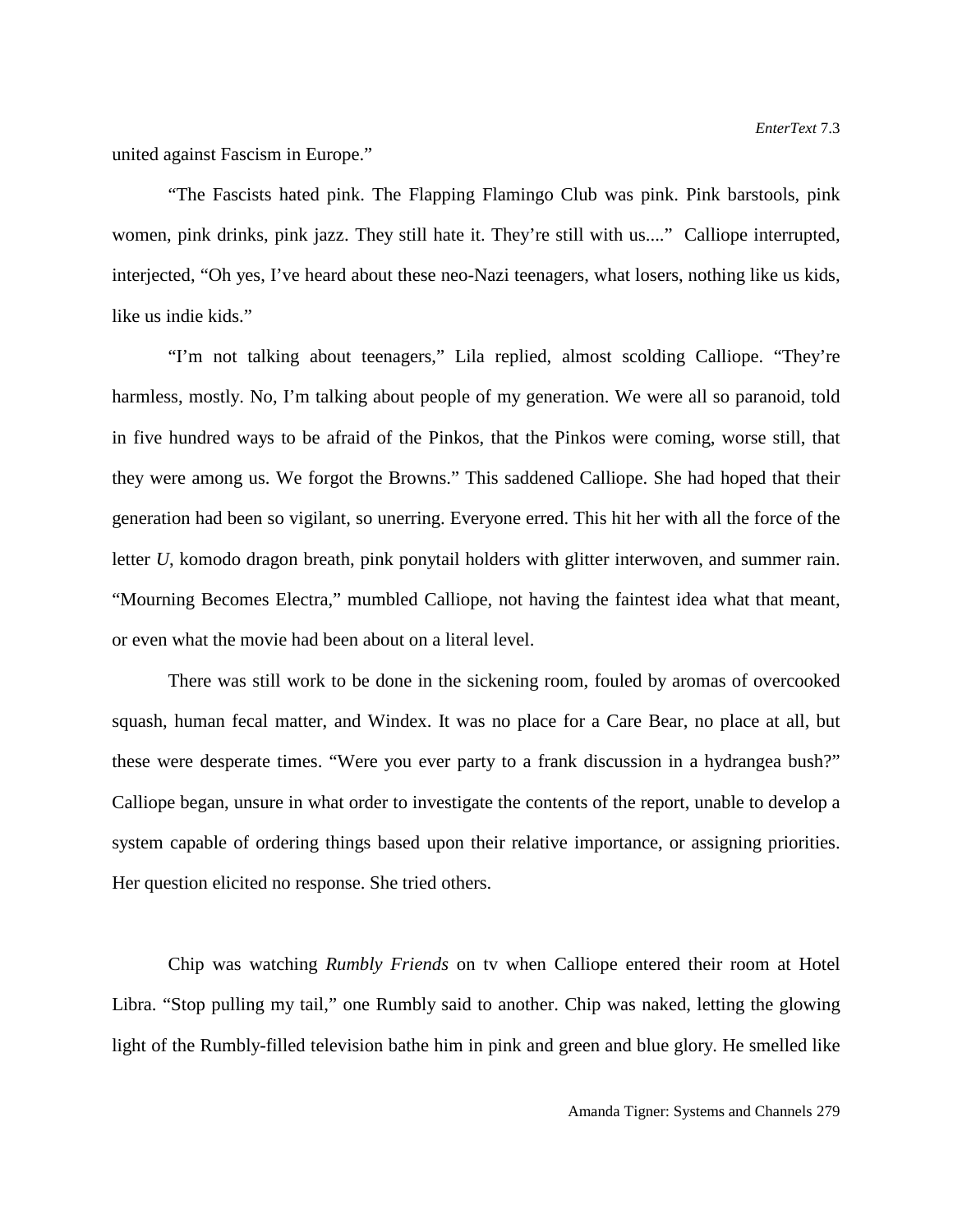sex. For several minutes after arriving back, Calliope, her hair drenched with rain, her head burning with images of her friend having had sexual intercourse with an anonymous woman, could not speak. She ate kiwi fruit. She held her toy possum. The Rumblies droned on, "Nettles taste the best when you dip them in honey, silly."

Finally, she broke down the communication barrier. "Only people born about 1980 would ever watch this show," she observed. Younger people would want something more sophisticated, older people would want something less intrusive. "You can't get their song out of your head." She was right, of course. "La la la la la la la, we're the Rumblies and we're coming to your town...." She had something else to say. So, she said it. "Chip, I need to go to Augusta National."

"What? What's that?"

"It's a golf course in Georgia."

"God, you're not stalking Jimmy Carter, are you?" Chip did not think it beyond Calliope Sangreal to stalk a former President. She often went looking for things when it was not her business or she did not belong.

"This has nothing to do with Jimmy Carter. It's about the report in Grandpa's suitcase. Lila told me that I might find what I'm looking for at Augusta National." This statement seemed immediately to indicate the hopelessness of her cause. She felt, at that moment, no better than the middle-aged people who marry three, four, five times, looking for something that they ought to know they can never find in a million years—in themselves, let alone in someone else. Looking for something at Augusta National seemed equally grievous.

"What are you looking for?" asked Chip, without really caring. He had tired of his Rumbly Friends and had settled on one of those shows in which music from the '80s is profiled. "Video Killed the Radio Star" was on at that moment, and he was thus incapable of giving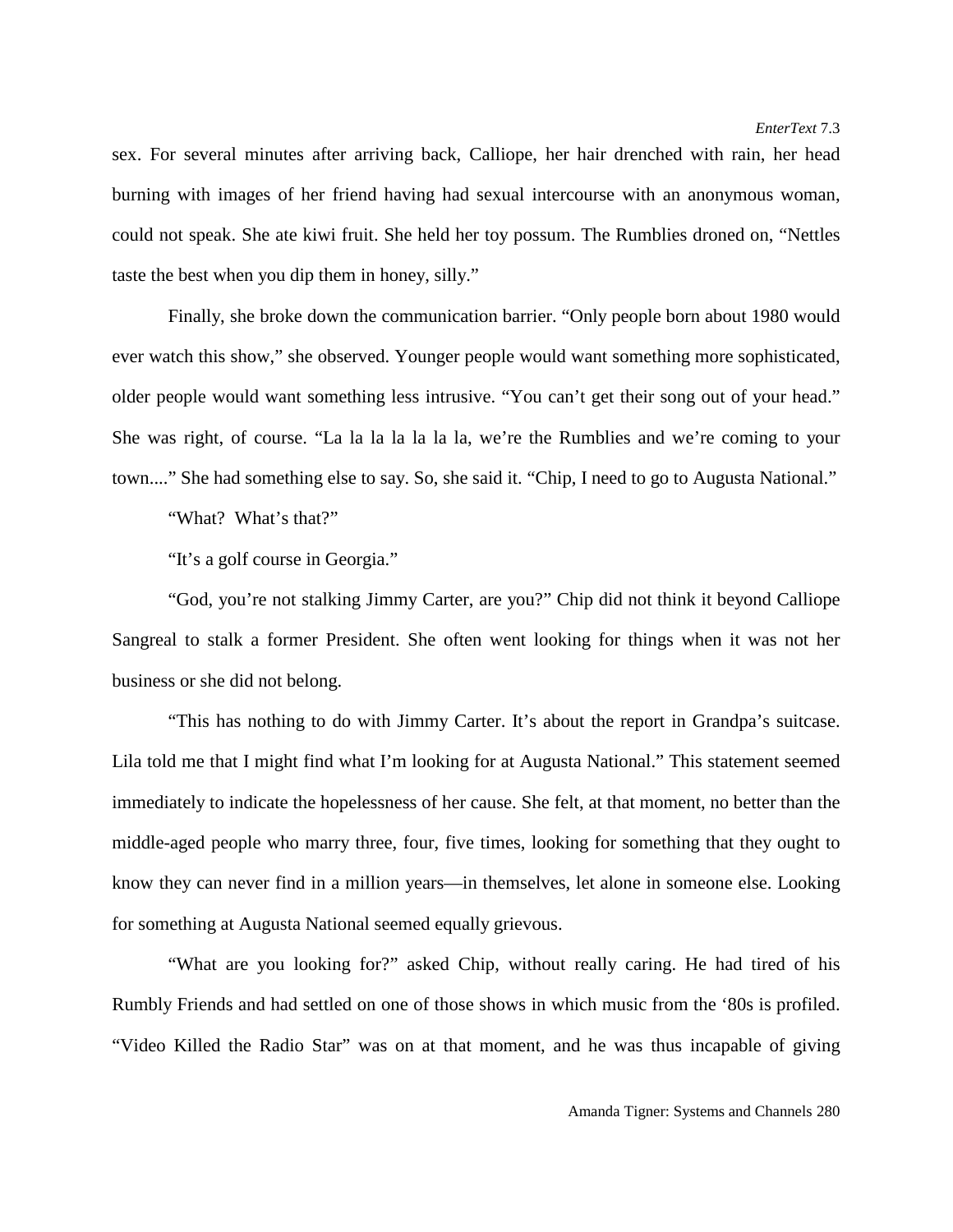Calliope his undivided attention.

"I don't know." Calliope's voice trailed off as she noticed that, besides having sex with a stranger, Chip had gotten a tattoo in the course of the day that she had spent with Lila Devereaux. "What is that, exactly?" pointing to Chip's leg.

"You know, it's the funniest thing. I don't even know what it is. The girl had one, so I got one too. Looking at it now, I think it kinda looks like a Pocky. The tattoo parlour was right here in the hotel." He almost said, "and you can get one too," but he knew that Calliope did not want a Pocky or whatever it was on her person.

Calliope perceived something sinister in the tattoo. It did not matter whether or not it was a Pocky. At first, she thought that she was only suffering from the same paranoia that had kept Chip from venturing out into the rain. But no paranoid ever believes such things. Calliope was not sure if she was paranoid or not—such decisions were very difficult for her—but the thing was frightening. "I'm going out for a drink; I'll be back," she said as she grabbed her possum and ran out of the room, down the stairs, furious with the elevator, and out into the rain. Chip knew, of course, that she would not be back. She had grabbed her possum. Besides, she really wanted to go to Georgia. Calliope boarded a flight to Atlanta that night. "The Questing Beast" was playing on her iPod.

The sun shone brightly at Augusta National, dancing on the azaleas. "It's too bad," Calliope said to herself, "that there aren't any hydrangeas." The ghost of Bobby Jones was everywhere, and as she thought to herself that she should buy a very grand hat to wear at such an important and solemn golf course, Calliope realized what the tattoo represented. It was a golf club without a head, plain as day. Suddenly, golf bags took on a startling similarity to suitcases. "My God," she said aloud, though no one but the birds could hear her, "the people of 1920 had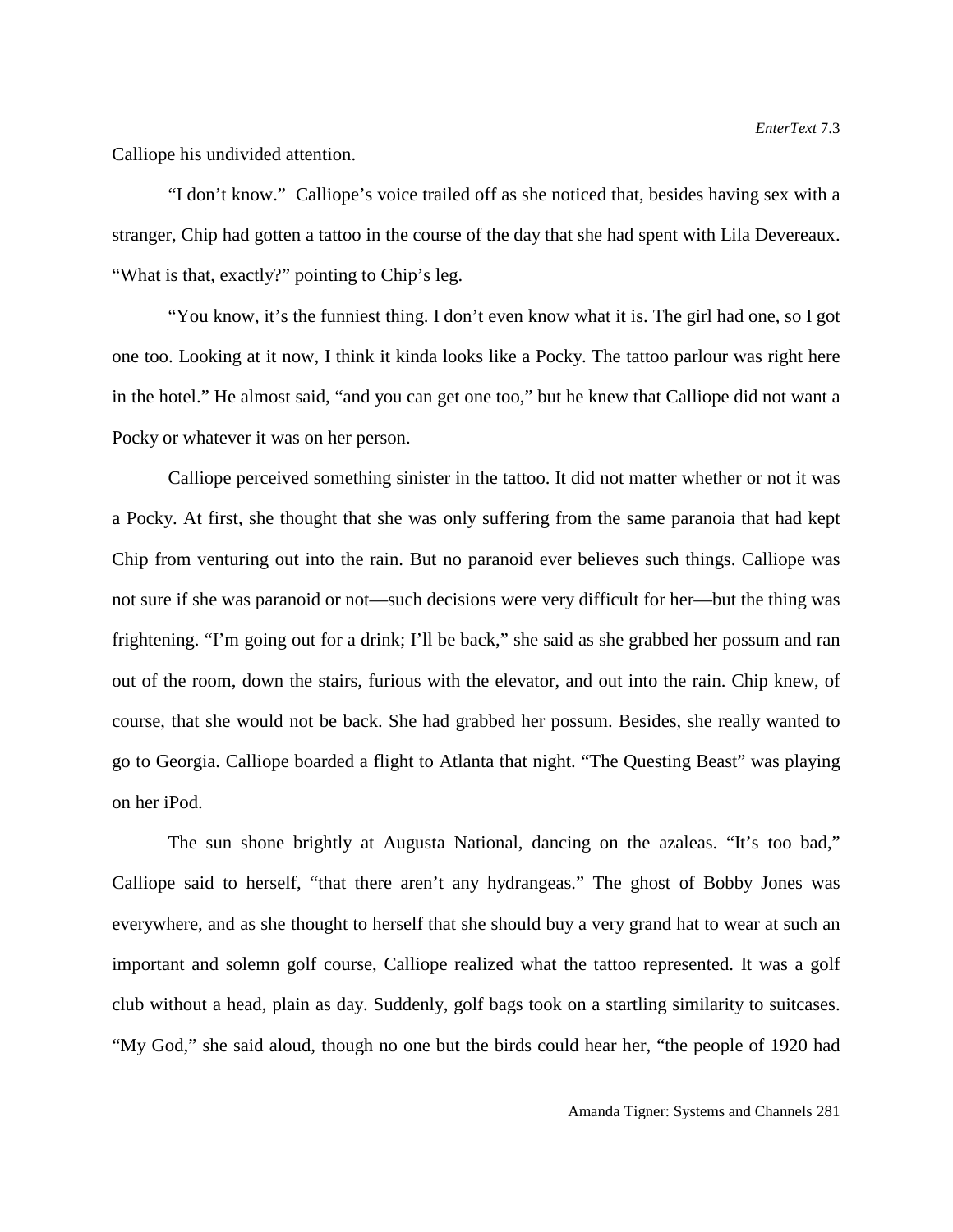the Fascists and the Communists and McCarthyism, the people of 1950 have Skull and Bones and Al Qaeda, what is it that the children of 1980 have? Whatever it is, don't let it pollute this golf course." Walking past the clubhouse, she noticed a young golfer with an insignia on his bag, the Pocky headless golf club.

"What does that symbol mean?" She could not believe that she asked a strange man such a question with such assertiveness.

"Oh, hey. Yeah, I've seen it around lately. My friend Phoenix told me it's a Tlingit totem symbol. Hey, I've gotta get going, see you around the clubhouse maybe." And the amiable golfer was gone. Calliope remembered from anthropology class and time spent watching *Northern Exposure* that the Tlingit are a native group in Alaska. She did not believe for a moment that the mark was a Tlingit totem, indeed she knew that such an abstraction was not a totem, but she felt that he was sincere. Whatever muted post-horn was haunting Generation X was already active throughout the entire Pacific Coast and had spread to Georgia. "The wind howled at the mating call of the wild caribou." That line stuck in Calliope's head, reminding her simultaneously of Chip and President Carter.

After four days in Georgia, standing as a garden gnome on America's greatest golf course, snacking on fried green tomatoes in southern dive bars, Calliope got a call from Chip on her cell. It was still raining in the West, but that was not why he was calling. He had not called about the system, but rather, he thought it only proper to inform his friend that Lila Devereaux had died. Her body was to be flown to Savannah for the burial. Devereaux had grown up in Savannah, and her nieces and nephews still lived in that city. Calliope would search for them.

Beau Devereaux, who had been discovered by Calliope in the Savannah yellow pages, ran a lumber yard in nearby Francaise, Georgia. He enjoyed Jell-O pudding snacks. Like the young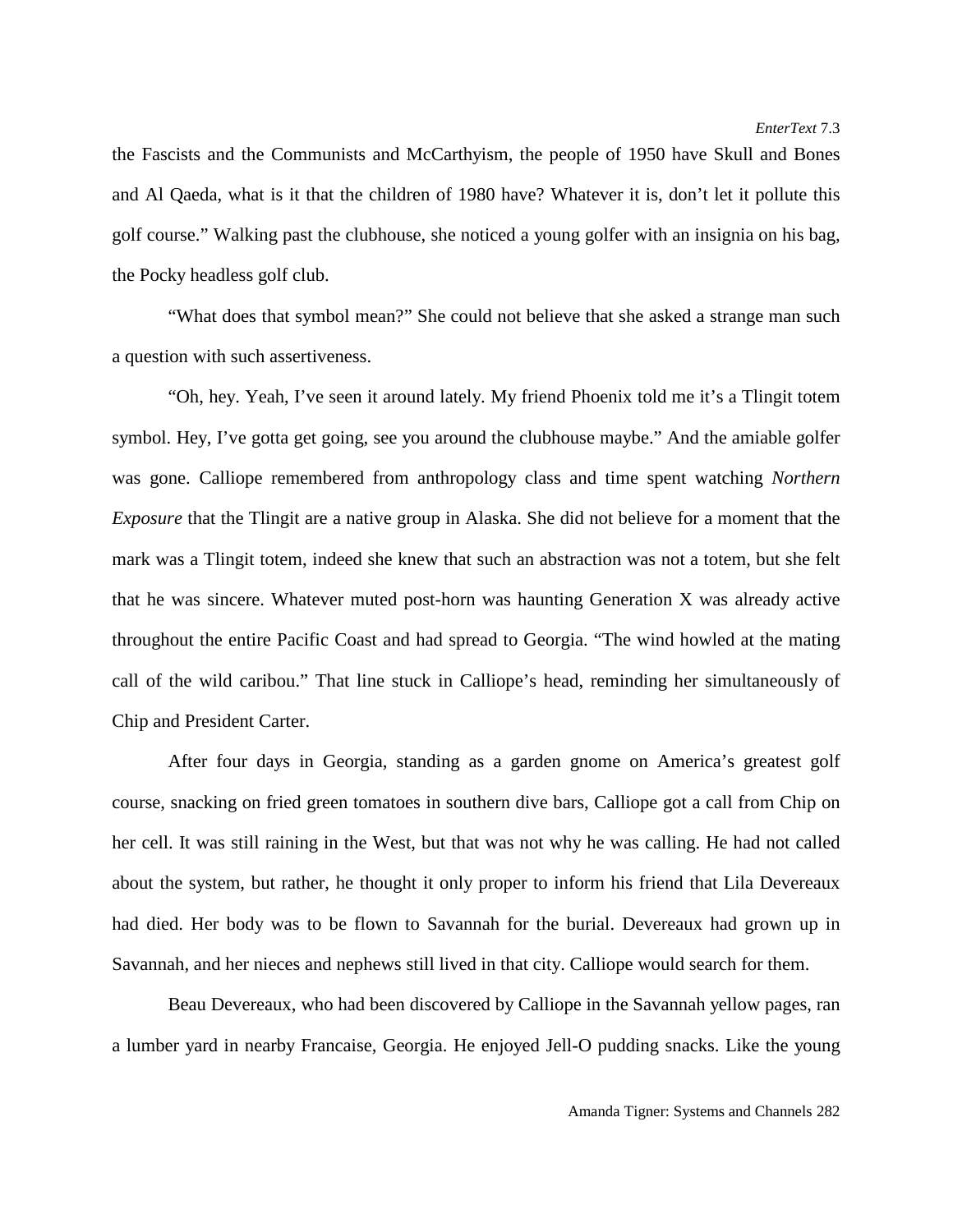golfer, Beau Devereaux was also amiable, a bored family man of about forty who liked to discuss things about which he knew nothing with people about whom he knew even less. "Say, Missy, you've got the same name as ol' Auntie Lila's ol' dead d*o*ggie. You know that dog could sniff the socks right off a ya."

"Yes, I used to think I inspired epics, but I don't think that anymore." This comment made no sense whatever to Devereaux, but he was undaunted, and on a pristine piece of canary yellow Georgia Pacific letterhead with his name printed at the top in cheery red letters, he drew Calliope a map to the gravesite. His Aunt Lila, the forgotten engineering lesbian, had been buried overlooking her father's greatest failure, the Devereaux Channel. Calliope learned from Devereaux that Marlon Devereaux, Lila's father, had been a brilliant structural engineer, undertaking numerous projects under the auspices of the Tennessee Valley Authority. His career ended abruptly in 1938 when his most important project to date, a giant dam and hydroelectric powerplant known in its planning stages as the Dam of the Ages, collapsed under its own weight during construction. There was much lore surrounding this blunder; all of the regional paranoids say that a government man in a black trench coat had approached him several times during construction. All that remains of the Dam of the Ages is a gash on the face of Georgia known to locals as the Devereaux Channel. Lila had joined her father there—the man who defaced Georgia and the woman who flapped flamingoes while Calliope's grandmother tried to take her own life.

"I've got your radio waves and they've made you come for me" played on the radio as Calliope manoeuvred her rented car along the one-lane road that snaked along the river, ending at the infamous Channel. Calliope was unsure if the singer had sung "come" or "cum," but it hardly mattered. The letter *U* did not matter so much anymore; a woman was dead. She tried calling Chip, but there was no signal. This lapse of technology was invigorating, making her feel that she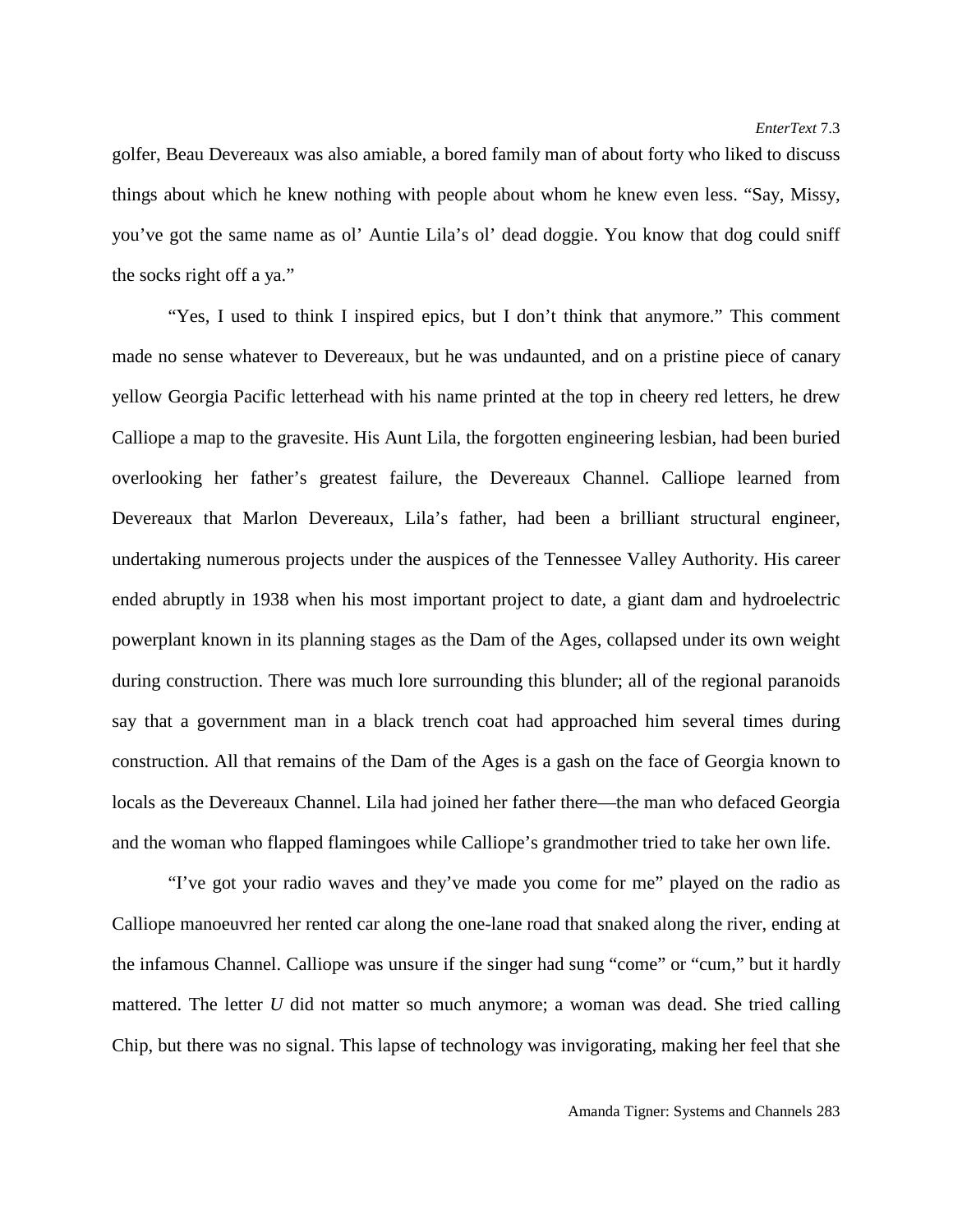was in Eden at last, one of the cottonmouths the serpent of the Old Testament.

"Perhaps this is where George Bush should launch his next war," thought Calliope as she drove. "Go ahead and try to signal the Apocalypse in the land of cottonmouths and Bobby Jones and Jimmy Carter. Toss the dead into the Devereaux Channel. Into the Devereaux Channel." She wished that those four words were a song title.

Calliope parked the rental car and walked through woods as deep and thick as those of Broceliande. And then, she saw the thing, and the disappointment set in. A dead end. She had reached the Devereaux Channel, and it was shaped almost exactly like a golf club. It certainly was not the mark that she had both hoped for and feared for. The club had a head, a very pronounced one at that. "Perhaps," Calliope thought to herself, "Marlon Devereaux had refused to be a part of this government conspiracy, so the black trench coats had sabotaged the dam. Just like Grandpa was approached by a man in a black trench coat, but wouldn't play ball with him, and left Georgia." A worthy observation, it seemed. "Maybe this whole conspiracy started under the Eisenhower administration right here in Georgia, not in the West, because he would always come here to play golf." There was a welcome glimmer of coherence in Calliope's overworked mind, but it was fleeting. Yes, she had—at least so she thought—fitted together the basic facts of the conspiracy. That she did not have any idea what ills the conspirators were planning was of little matter for her at the time. She did not understand Lila's and her Grandpa's love, and that was much more troubling.

Her silent reverie was interrupted by the encroachment of a coach bus filled with Japanese tourists. Their bus had run over a cottonmouth some miles back, and they were very excited. To have maneuvered that hulking thing down the slender road was truly a marvel of engineering, creating a strange foil to the Channel below. One of the girls, a Japanese girl, was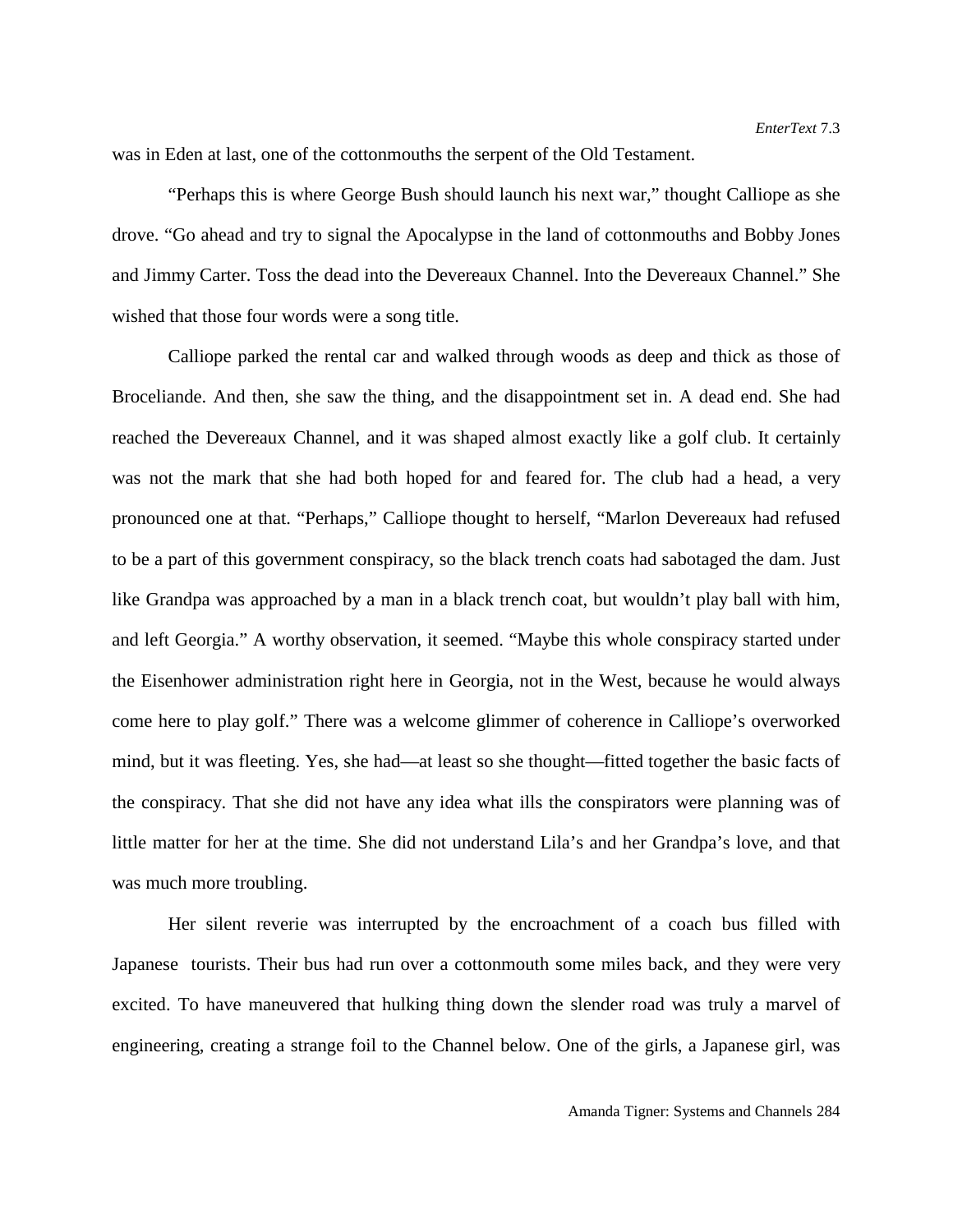wearing a tight pink t-shirt with H-A-M-A-S spelled out in rhinestones across her breasts, glittering away in the Georgia sun like the venom from the dead cottonmouth. There was nothing more for Calliope Sangreal here.

Calliope called Chip upon returning to Savannah. She feared becoming like her grandparents. "No matter what transpired, the channel of communication must be kept open," she reminded herself. She sensed that he was receptive, in one of his good moods in which he is capable of putting anyone at ease, even poor Calliope. She told him everything that had happened since she left California, left out not a single detail. Calliope chided him, "Hamas, you idiot, not humus." It was another *U*, so she had to do it. He was not as well up on current affairs as he should be, at any rate, so she felt justified.

Chip is excessively fond of Middle Eastern cookery. Calliope Sangreal, on the other hand, detests Middle Eastern food. As Calliope thought about their respective alimentary preferences, she could sense Chip drifting away again, back to his pain pills and his nose drops and his boxes of Sudafed. He was two different people, at times the most maternal and reassuring man she had ever met, at others, floating around in a hypochondriac stupor. Anything to ease the imaginary pain. It seemed that before the black suitcase and the Aleutian system, she had heard from the Mother Chip much more often. "A lot of systems and channels," she muttered to herself, inaudible to Chip. She needed the Mother today.

Lingering in Savannah, snacking on more fried green tomatoes, drinking more Blue Moon in bars that do not stock oranges, getting suntanned, watching *Rumbly Friends* compulsively as an act of modern self-flagellation, avoiding driving past golf courses, Calliope had come to a dead end. There seemed something inherent in the nature of Calliope Sangreal, this woman of the Fascist-fighting lesbian dogs, though she felt so profoundly tied to the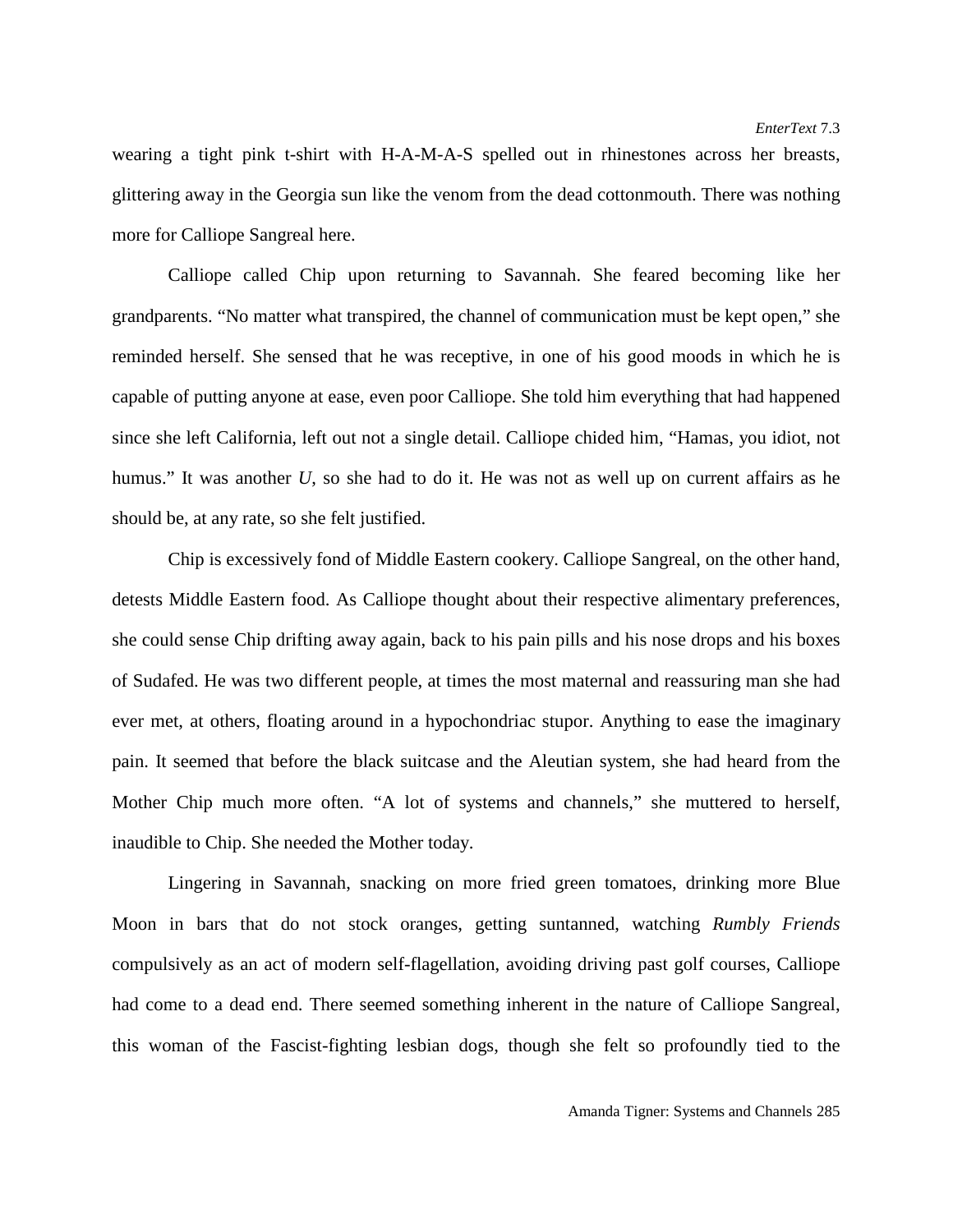cynicism of her generation, that would not admit to the unsuccessful resolution of such a quest as this. Perhaps, in cynicism, lies the greatest true optimism to be had in modern American life.

When Calliope looked up from her tomatoes, an old man was hovering over her. "I heard that Calliope Sangreal was in town. Is that you?" She bristled instinctively, never liked talking to strangers. He had a northern accent.

"Very pleased to meet you, Miss Sangreal. I've been looking for you for a long time, ever since I found out you were in Georgia. You were named after Calliope the Dog, you know."

"Yes, I know. You knew her mother, I suppose."

"I did. Best damn dog in the whole world. I, too, was in Spain fighting the Fascists in the '30s. Well, after the wars, in '46, I came back to Georgia and worked for thirty years at the Marlon Devereaux House. It's been torn down since then. A shell of a house and a shell of a man; they both had to go. Devereaux was a good man, I don't mean any disrespect, don't get me wrong. It was the Channel that did him in." The British Open was on the tv above Calliope's head, but she was too engrossed to notice. "What I'm trying to say, Calliope, is that I'd like to give you something, a lamb, in fact. Its name's Calliope as well."

"What am I supposed to do with a... "—her voice trailed off as she realized the gorgeous possibility. "Is it a male or a female?" she inquired with a frightening urgency that took the man aback. "I'd really like to know the sex of that lamb."

"Female."

Wells of enthusiasm that had been lost pondering George Bush and Georgia roadkill and systems and channels came back to her. Was it 1980 all over again? A ewe. What a bland old morality play it all was, but gorgeous at the same time. A damned morality play. The man arranged for her to pick up the lamb at Beau Devereaux's lumber yard in four days' time. She